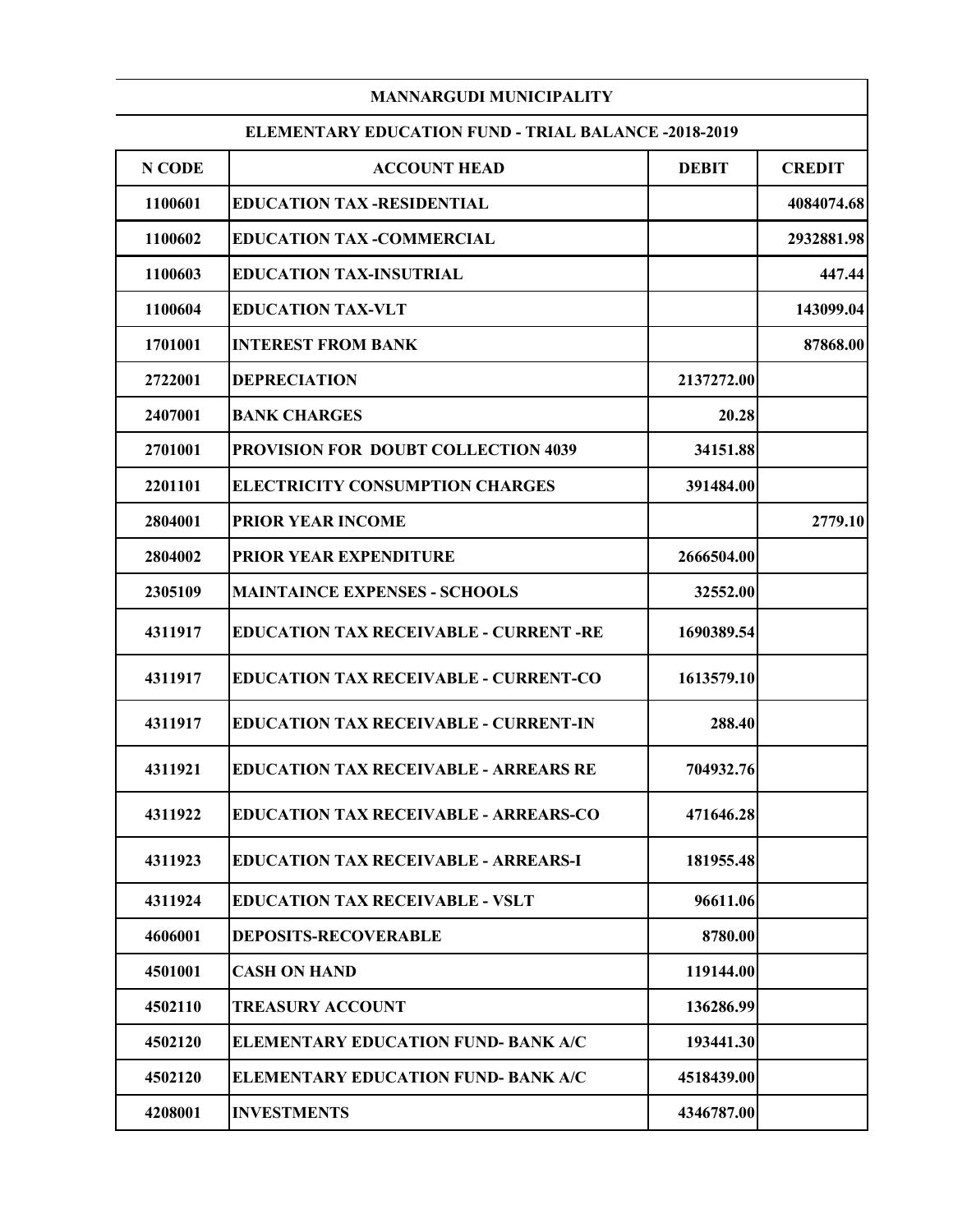| <b>N CODE</b> | <b>ACCOUNT HEAD</b>                                                                 | <b>DEBIT</b> | <b>CREDIT</b> |
|---------------|-------------------------------------------------------------------------------------|--------------|---------------|
| 4702004       | <b>INTERFUND TRANSFERS</b>                                                          | 6368093.93   |               |
| 4101001       | <b>LAND - GROSS BLOCK</b>                                                           | 22895500.00  |               |
| 4102001       | <b>BUILDINGS - GROSS BLOCK</b>                                                      | 34376735.00  |               |
| 4107001       | <b>FURNITURE, FIXTURES &amp; OFFICE EQUIPMENTS</b>                                  | 1068991.00   |               |
| 4107002       | ELECT., INSTLLN OTHERS-GROSS BLOCK                                                  | 3051511.00   |               |
| 4121001       | <b>PROJECTS IN PROGRESS</b>                                                         | 4974273.00   |               |
| 4103202       | <b>BOREWELLS</b>                                                                    | 5296973.00   |               |
| 3109001       | <b>ACCUMULATED SUPLUS/DEFICIT</b>                                                   |              | 64729400.48   |
| 3111001       | <b>CONTRIBUTION FROM MUNICIPAL FUNDS</b>                                            |              | 6126912.00    |
| 3203001       | <b>CONTRIBUTION FROM GOVERNMENT</b>                                                 |              | 1594151.50    |
| 3401001       | TENDER DEPOSIT - CONTRACTORS                                                        |              | 333938.00     |
| 3408001       | <b>DEPOSITS - OTHERS</b>                                                            |              | 65628.00      |
| 3502013       | <b>INCOME TAX PAYABLE</b>                                                           |              | 17119.00      |
| 3202032       | C.G.S.T                                                                             |              | 1806.00       |
| 3502025       | <b>MANUAL WORKERS</b>                                                               |              | 42794.00      |
| 3502015       | <b>VAT PAYABLE</b>                                                                  |              | 69262.00      |
| 3603001       | PROVISIONS FOR DOUBTFUL COLLECTION                                                  |              | 99529.78      |
| 4112001       | <b>BUILDINGS - ACCUMULATED DEPRECIATION</b>                                         |              | 11944312.00   |
| 4117001       | <b>FURNITURE, FIXTURES &amp; OFF. EQUIPMENTS</b><br><b>ACCUMULATED DEPRCIATION.</b> |              | 885043.00     |
| 4117003       | ELECT., INSTLLN OTHERS- DEPRICATION                                                 |              | 3095962.00    |
| 4113201       | <b>HEAD WORKS WS.SUPPLY</b>                                                         |              | 512813.00     |
|               | <b>5% DEPOSIT AMOUNT CONTRACT BILLS</b>                                             |              | 606521.00     |
|               | <b>GRAND TOTAL</b>                                                                  | 97376342.00  | 97376342.00   |

School School Charles &

**Contract** 

B- Muritis paint in approved Ç

¥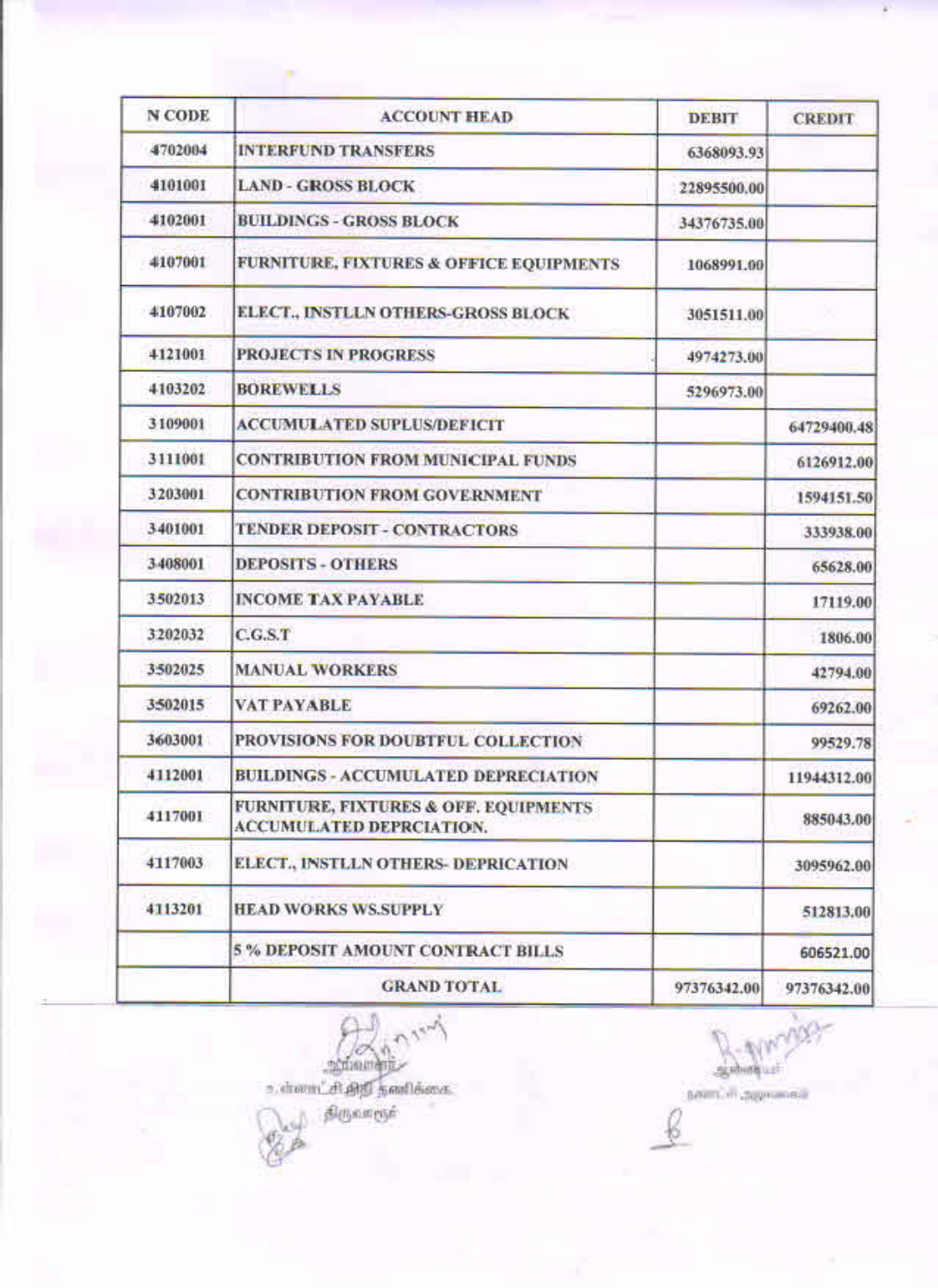|         | ELEMENTARY EDUCATION FUND - INCOME & EXPENDITURE 2018-2019 |              |               |
|---------|------------------------------------------------------------|--------------|---------------|
| N CODE  | <b>ACCOUNT HEAD</b>                                        | <b>DEBIT</b> | <b>CREDIT</b> |
| 1100601 | <b>EDUCATION TAX-RESIDENTIAL</b>                           |              | 4084074.68    |
| 1100602 | <b>EDUCATION TAX-COMMERCIAL</b>                            |              | 2932881.98    |
| 1100603 | <b>EDUCATION TAX-INSUTRIAL</b>                             |              | 447,44        |
| 1100604 | <b>EDUCATION TAX-VLT</b>                                   |              | 143099.04     |
| 1701001 | <b>INTEREST FROM BANK</b>                                  |              | 87868.00      |
| 2722001 | <b>DEPRECIATION</b>                                        | 2137272.00   |               |
| 2407001 | <b>BANK CHARGES</b>                                        | 20.28        |               |
| 2701001 | PROVISION FOR DOUBT COLLECTION 4039                        | 34151.88     |               |
| 2201101 | <b>ELECTRICITY CONSUMPTION CHARGES</b>                     | 391484.00    |               |
| 2305109 | <b>MAINTAINCE EXPENSES - SCHOOLS</b>                       | 32552.00     |               |
| 3109002 | <b>INCOME &amp; EXPENDITURE - SURPLUS</b>                  | 4652890.98   |               |
|         | <b>GRAND TOTAL</b>                                         | 7248371.14   | 7248371.14    |

int. 

Stanford Com samCdL appointed

¥

or Billidan<br>Populari<br>An

٠

g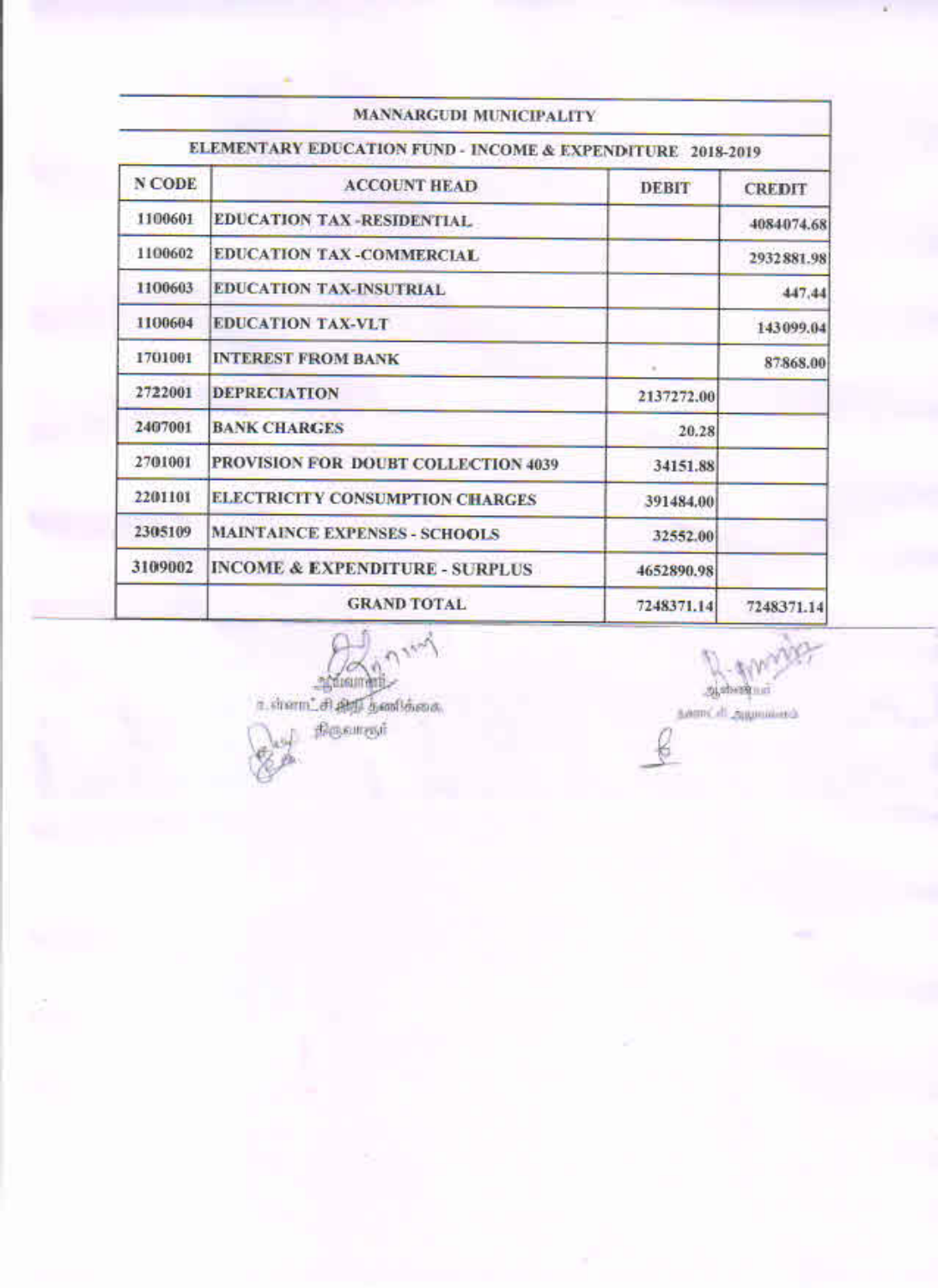|         | <b>MANNARGUDI MUNICIPALITY</b>                              |              |               |
|---------|-------------------------------------------------------------|--------------|---------------|
|         | <b>ELEMENTARY EDUCATION FUND - BALANCE SHEET -2018-2019</b> |              |               |
| N CODE  | <b>ACCOUNT HEAD</b>                                         | <b>DEBIT</b> | <b>CREDIT</b> |
| 4311917 | <b>EDUCATION TAX RECEIVABLE - CURRENT -RE</b>               | 1690389.54   |               |
| 4311917 | <b>EDUCATION TAX RECEIVABLE - CURRENT-CO</b>                | 1613579.10   |               |
| 4311917 | <b>EDUCATION TAX RECEIVABLE - CURRENT-IN</b>                | 288.40       |               |
| 4311921 | <b>EDUCATION TAX RECEIVABLE - ARREARS RE</b>                | 704932.76    |               |
| 4311922 | <b>EDUCATION TAX RECEIVABLE - ARREARS-CO</b>                | 471646.28    |               |
| 4311923 | <b>EDUCATION TAX RECEIVABLE - ARREARS-I</b>                 | 181955.48    |               |
| 4311924 | <b>EDUCATION TAX RECEIVABLE - VSLT</b>                      | 96611.06     |               |
| 4606001 | <b>DEPOSITS-RECOVERABLE</b>                                 | 8780.00      |               |
| 4501001 | <b>CASH ON HAND</b>                                         | 119144.00    |               |
| 4502110 | <b>TREASURY ACCOUNT</b>                                     | 136286.99    |               |
| 4502120 | <b>ELEMENTARY EDUCATION FUND- BANK A/C</b>                  | 193441.30    |               |
| 4502120 | <b>ELEMENTARY EDUCATION FUND- BANK A/C</b>                  | 4518439.00   |               |
| 4208001 | <b>INVESTMENTS</b>                                          | 4346787.00   |               |
| 4702004 | <b>INTERFUND TRANSFERS</b>                                  | 6368093.93   |               |
| 4101001 | <b>LAND - GROSS BLOCK</b>                                   | 22895500.00  |               |
| 4102001 | <b>BUILDINGS - GROSS BLOCK</b>                              | 34376735.00  |               |
| 4107001 | <b>FURNITURE, FIXTURES &amp; OFFICE EQUIPMENTS</b>          | 1068991.00   |               |
| 4107002 | ELECT., INSTLLN OTHERS-GROSS BLOCK                          | 3051511.00   |               |
| 4121001 | <b>PROJECTS IN PROGRESS</b>                                 | 4974273.00   |               |
| 4103202 | <b>BOREWELLS</b>                                            | 5296973.00   |               |
| 3109001 | <b>ACCUMULATED SUPLUS/DEFICIT</b>                           |              | 66718566.56   |
| 3111001 | <b>CONTRIBUTION FROM MUNICIPAL FUNDS</b>                    |              | 6126912.00    |
| 3203001 | <b>CONTRIBUTION FROM GOVERNMENT</b>                         |              | 1594151.50    |
| 3401001 | <b>TENDER DEPOSIT - CONTRACTORS</b>                         |              | 333938.00     |